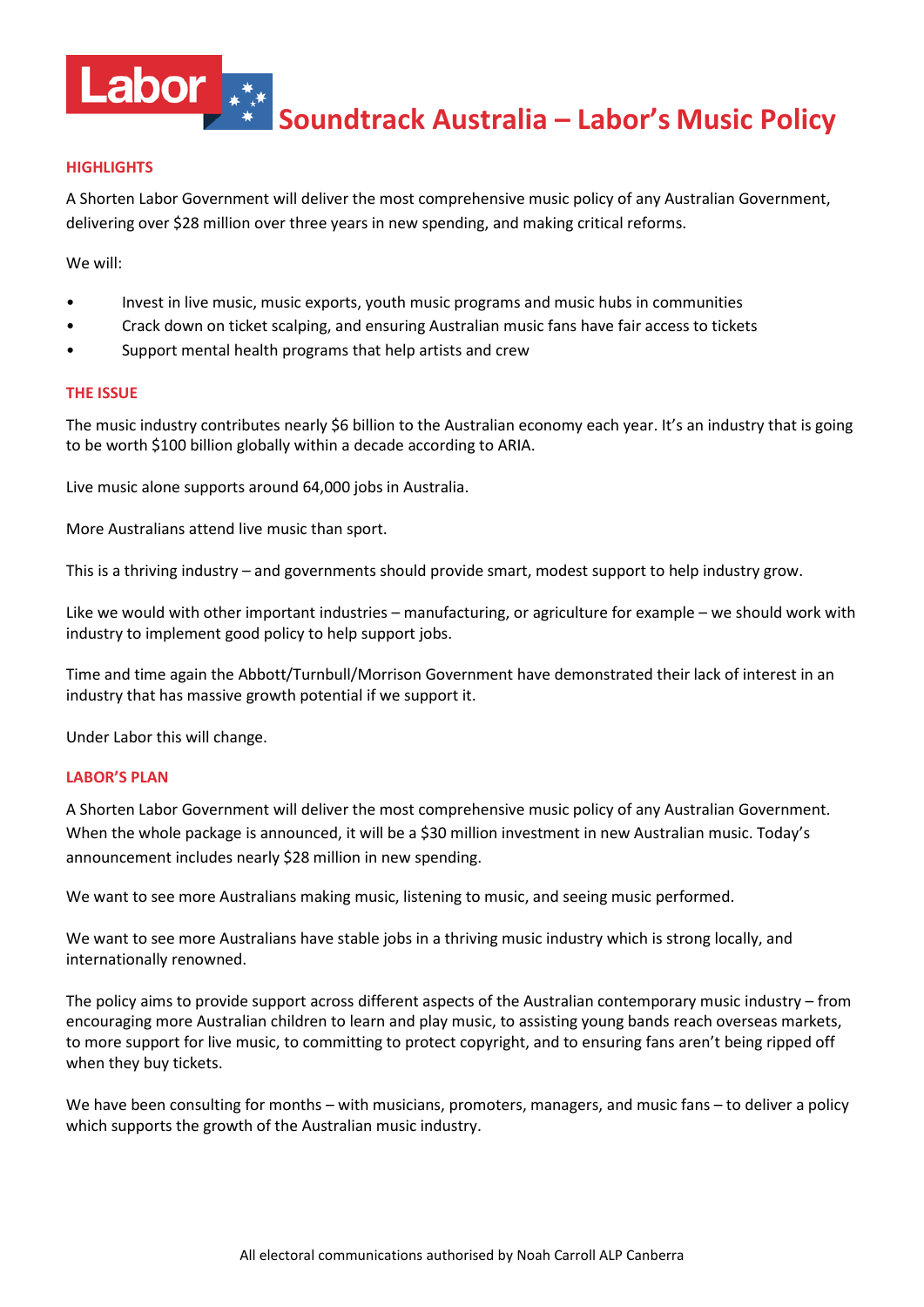# **Soundtrack Australia – Labor's Music Policy**

The policies we are announcing today are aimed at boosting every aspect of Australian music. We want our music to be heard, artists to stay in the industry and the next generation to be inspired. And we want to make it easier for music fans to buy tickets to the bands they love.

The **new Sounds Australia** will receive over \$10 million support:

- **Music exports**, including in Asia. Sounds Australia have showcased over 1500 Australian groups at international events across 66 cities and 23 countries. Increasing funding for this work will mean Australian artists are being exported overseas and introduced to established markets like the US and EU but also emerging markets for Australian music like South America and Asia.
- The work of the **live music** office will continue in the new Sounds Australia. By working with State and local governments the live music office can reduce the barriers to live performance and also help build confidence in the sector by making sure the venues and artists understand each other.

## **New recordings**

Labor

Labor will double the New Recordings Program which is run through the Australia Council. The program currently allocates \$100,000 per year to record ten albums and it has helped artists such as Courtney Barnett and Alex the Astronaut gain an audience.

So our policy will see more live music, we'll make it easier for people to buy tickets to the bands they love, and we're going to see more new Australian music recorded

## **Music Hubs**

Labor will provide at least \$5 million to community centres, schools or local government to refurbish existing spaces to be sound proof music hubs. Many of our younger musicians may come from backgrounds where schools don't necessarily provide this opportunity, and they can't simply play in their parents' garage.

Our policy will start off with around 5 of these hubs nationwide, and we'll be willing to expand them if they prove popular.

Part of the hubs is to have a mid-career artist on site to help teach, mentor and train students. We expect the Hubs to be open after school and on weekends to give people as much chance as possible to practice and learn.

# **Youth Music**

We've set aside \$7.6 million for youth music.

A part of this is APRA's SongMakers program, which will provide funding to boost the number of teachers in the community hubs as well as helping in schools.

SongMaker's gives kids access to mid-career artists who share their skills in song writing, playing music and often production.

There are a number of education programs that are already funded by the Department of Education. We are looking for ways to boost their funding and will make further announcements ahead of the election.

## **Mental health**

A Shorten Labor Government will provide \$4.2 million for two charities working in music and mental health: Nordoff Robbins and Support Act.

Nordoff Robbins delivers thousands of music therapy sessions per year in (aged) care homes, community settings, hospitals, (special needs) schools, disability organisations and their own centres and have widespread community support; Support Act supports artists, support staff and crew. Additional funding would be allocated for Support Act to deliver a comprehensive mental health programs for people throughout the music industry.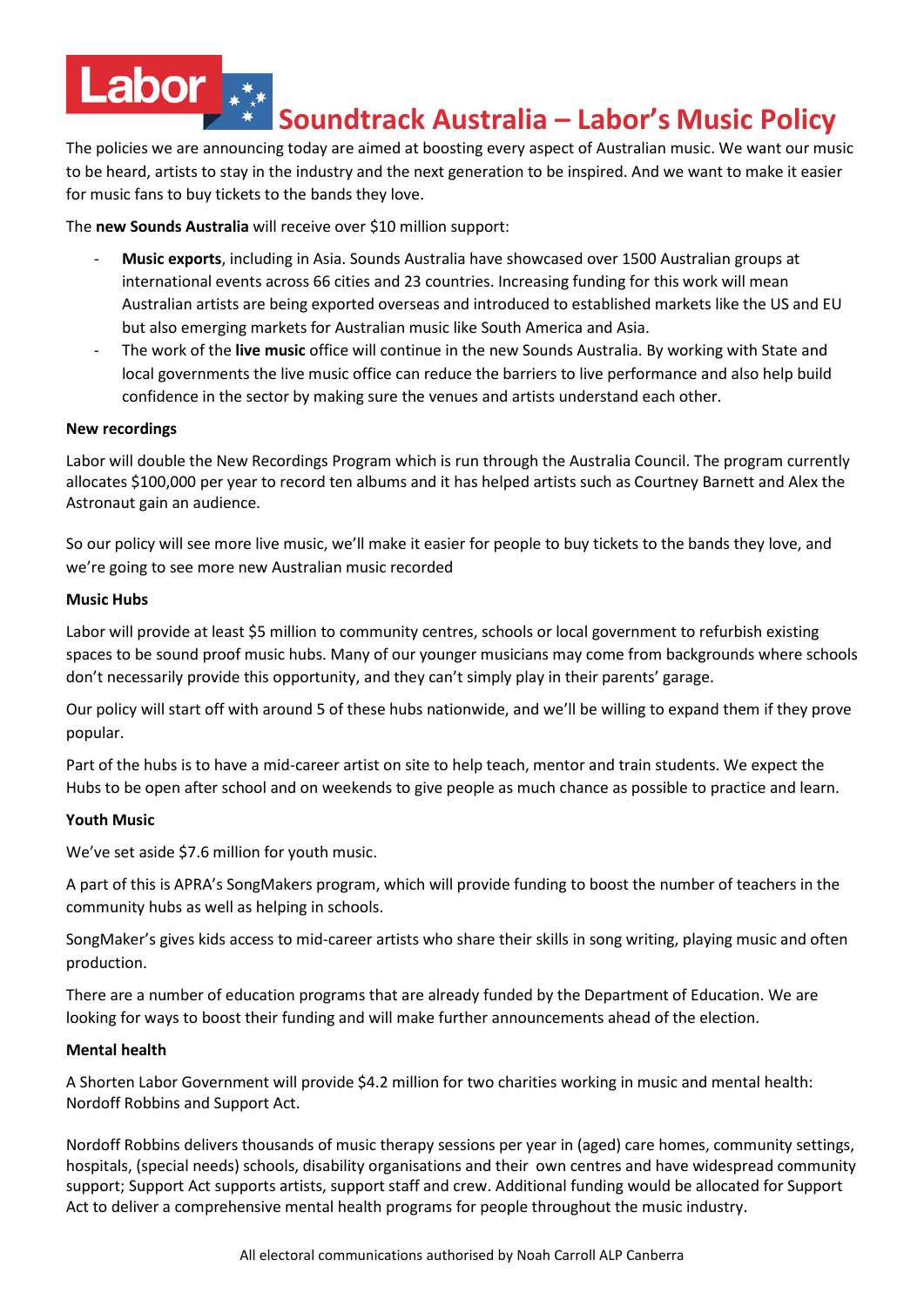

**Soundtrack Australia – Labor's Music Policy**

# **Copyright**

We understand that the internet has provided opportunities for young musicians to be heard, but we also know it has placed enormous strain on artists' rights to be paid properly for the work they create.

We know this is a hard issue.

That's why Labor will consult on any changes to copyright reform, guided by our strong view that artists own what they create, and effective copyright laws must ensure artists are properly paid for the work they do.

## **Tickets**

A Shorten Labor Government will impose a nationwide ban on the use of automated bots to buy tickets. And we're going to impose a price limit on tickets that are sold in the resale market.

We're going to ban bot software so professional ticket scalpers can't rapidly purchase all the best tickets when an event goes on sale online. That means that when you log on to buy tickets, you're only in the queue against other people – not sophisticated software.

We want to ensure there is fairness.

We're also going to try to further put pressure on scalpers by limiting ticket resales to 110% of the cost price.

Scalpers and websites like ViaGoGo will be subject to a reformed Australian Consumer Law.

## **Music Managers**

Funding of \$250,000 will be made available for the Association of Artists Managers to train new and emerging managers. This means the artists will get the support they need and the industry can continue to grow.

## **New Recordings**

Labor will provide \$100,000 per year of funding to double the support for new and diverse recordings by Australian artists. Enhancing and expanding the existing grants program of the PPCA and the Australia Council will help local artists manage the costs associated with recording their music.

## **ARIA music teacher award**

The current ARIA music teacher award is given to one teacher and the finalists / shortlisted teachers (usually 3 or 4) are provided mentoring. Labor will provide funding of \$600,000 to expand the music teacher ARIA award to four categories - primary; secondary; community; and remote music teachers. The new categories mean four times as many teachers are mentored and more teachers are recognised for their hard work.

## **Further announcements**

Labor will make further announcements around Australian music in the lead up to the election.

## **Related policies already announced**

**Australian Investment Guarantee** – an immediate 20 per cent deduction of the value of an asset worth more than \$20,000 in the first year, venues, cafes, pubs, clubs, universities, concert halls and stadiums will benefit form this.